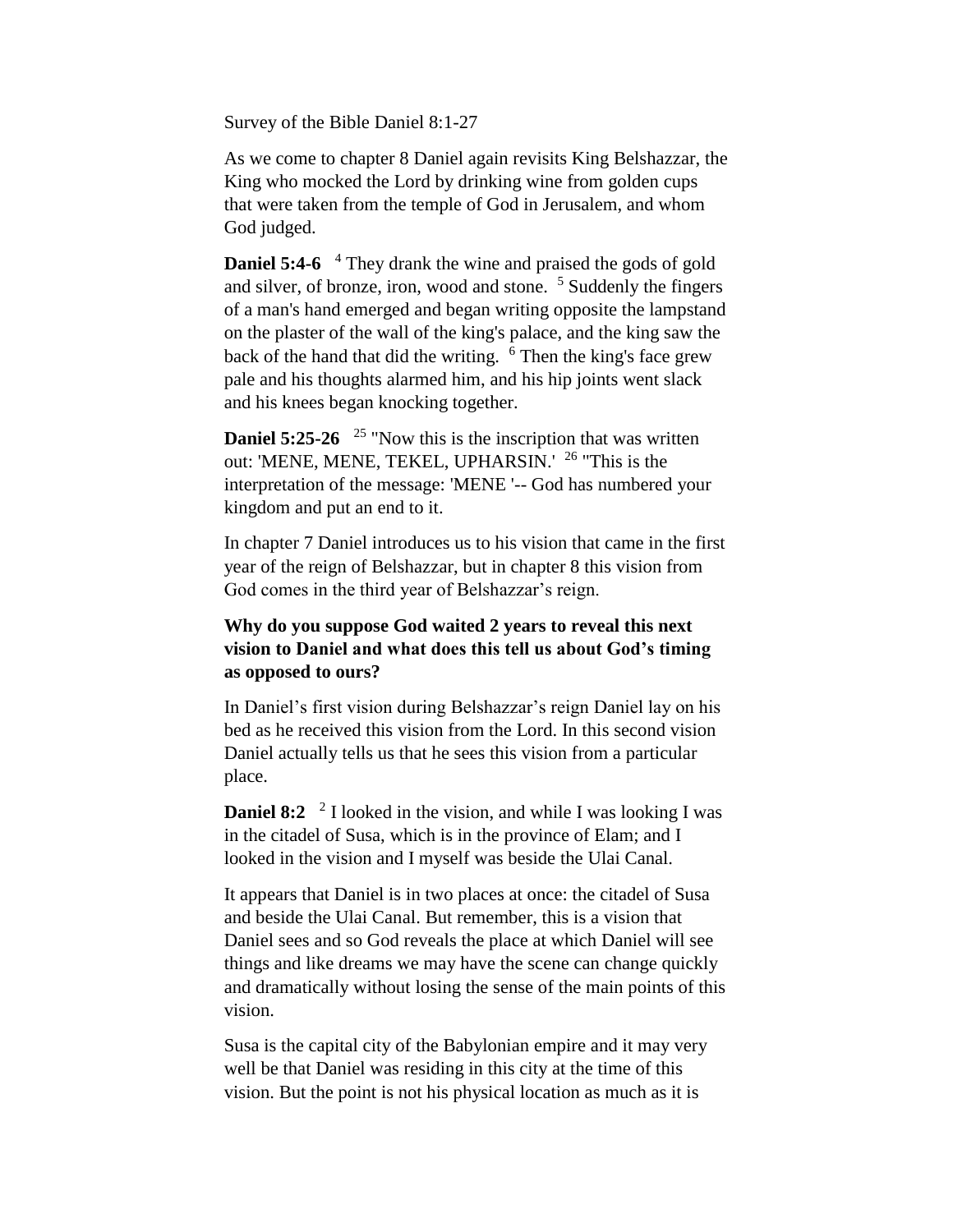that God was showing him this vision where he sees Susa and then specifically the Ulai Canal which was located near that city. In other words, he may or may not have been in Susa at the time of the vision.

This particular vision seems a bit bizarre when we look at it and in fact it was bizarre to Daniel as well.

It involves rams and goats and horns of different sizes, each with a specific meaning according to the one showing Daniel this vision.

**Daniel 8:3-4**  <sup>3</sup> Then I lifted my eyes and looked, and behold, a ram which had two horns was standing in front of the canal. Now the two horns *were* long, but one *was* longer than the other, with the longer one coming up last.  $4$  I saw the ram butting westward, northward, and southward, and no *other* beasts could stand before him nor was there anyone to rescue from his power, but he did as he pleased and magnified *himself*.

In this part of the vision Daniel is being shown kingdoms that presently exist being depicted as a ram with two horns which designates a particular part of the world that is divided into two powers and later in this vision the angel makes it clear what powers he is addressing.

**Daniel 8:20** <sup>20</sup> "The ram which you saw with the two horns represents the kings of Media and Persia.

Both Media and Persia were powers that ruled the known world and stood firm throughout most of that world where no other beasts could stand before this ram, that is to say, no other countries had the power of the kingdom of Media-Persia, therefore this ram did as he pleased and magnified himself.

But, according to the vision given to Daniel, that was going to change and there would be a power that would come into being that would destroy the Ram, and this would be the goat.

**Daniel 8:5-7**  <sup>5</sup> While I was observing, behold, a male goat was coming from the west over the surface of the whole earth without touching the ground; and the goat *had* a conspicuous horn between his eyes.  $6$  He came up to the ram that had the two horns, which I had seen standing in front of the canal, and rushed at him in his mighty wrath.  $7$  I saw him come beside the ram, and he was enraged at him; and he struck the ram and shattered his two horns, and the ram had no strength to withstand him. So he hurled him to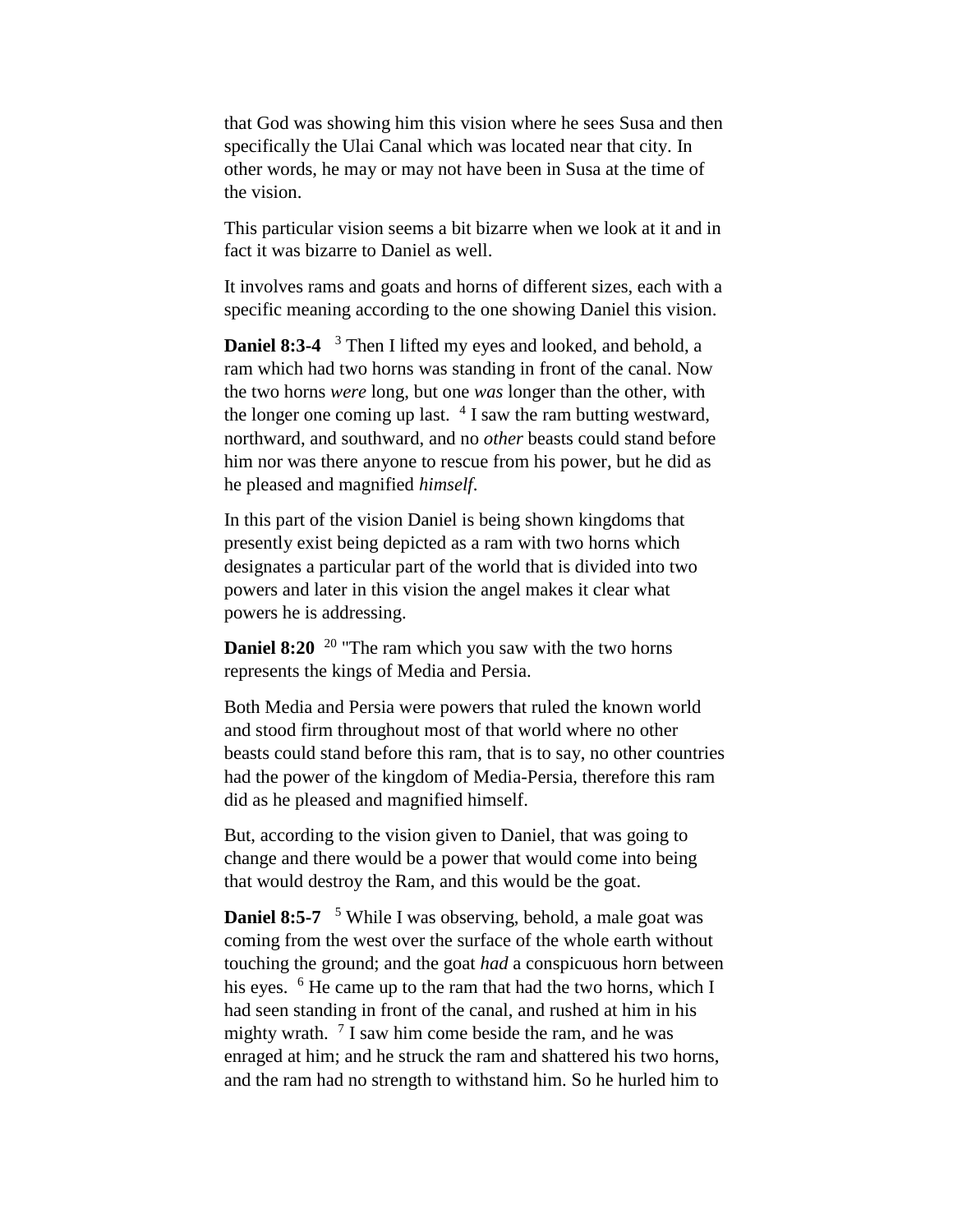the ground and trampled on him, and there was none to rescue the ram from his power.

Again, we don't have to guess as to what this goat represents as the angel makes this clear to Daniel later in this vision.

**Daniel 8:21**  <sup>21</sup> "The shaggy goat *represents* the kingdom of Greece, and the large horn that is between his eyes is the first king.

We happen to know who this Greek king in history was. It was Alexander the Great who defeated the Medo-Persian Empire in a series of battles in 332 BC, and whose empire lasted from 331 to 146 BC, only to later be defeated by the Romans.

Essentially what Daniel is being shown in this vision is that the God of history is demonstrating how He controls and therefore can reveal the future of history. But the Lord does this not to simply scare Daniel, which it does, but to encourage Daniel that all of history is moving toward that last empire that conspires to come against the elect of God.

It is this empire, the fourth empire that is shown to be Rome, which is depicted as the last part of the great statue in Daniel 2, with legs of iron and feet mixed with iron and clay.

This great statue represents four kingdoms that literally existed in history: Babylon, Medo-Persia, Greece, and Rome.

But keep in mind that Daniel is not being shown this vision with the purpose of being confined to only four kingdoms, the fourth of which, Rome, was defeated toward the end of the  $5<sup>th</sup>$  Century as Romulus Augustus, the last Roman Emperor, succumbed to Odoacer, the Germanic chieftain, in 476 AD.

If this is the extent of the four kingdoms that Daniel speaks of this leaves us with little more than confusion because this would be the end of the vision at 476 AD. And yet we know that much more history has transpired and much more will transpire.

So, what is the point of the four kingdoms to Daniel and to us?

We know that for Daniel there was a realization that the evil empires of the world would continue to fight against the people of God. But again, this is no surprise.

Genesis 3:15<sup>15</sup> And I will put enmity Between you and the woman, And between your seed and her seed; He shall bruise you on the head, And you shall bruise him on the heel."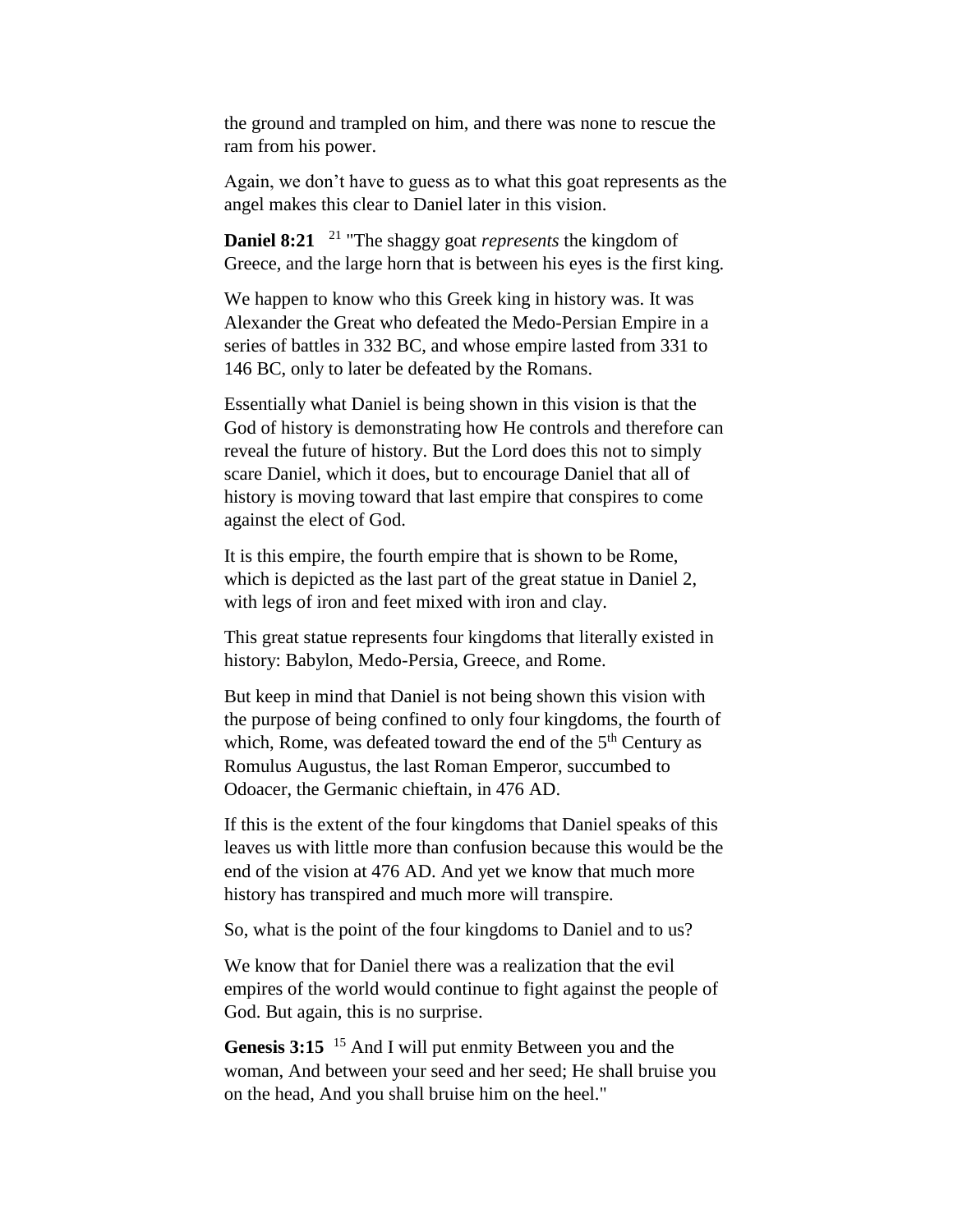The seed of the woman and the seed of the serpent have been at war with each other from the time of the fall according to the curse that God has placed on both Satan and man.

Though the seed of the serpent will fight with the seed of the woman, (that is the people of God through faith in their Messiah), until the very end, what Daniel is being shown in this vision is that this fight will continue to be demonstrated in every worldly empire that manifests itself in the earth, whether it looks like a Babylon, a Medo-Persia, a Greece or a Rome. All of these past empires and all present and future empires can be seen in these four.

The number four here represents many parts of the whole as we see many parts of the earth being described as four corners.

We see this language describing God's people as being gathered from all over the world.

**Isaiah 11:12** <sup>12</sup> And He will lift up a standard for the nations And assemble the banished ones of Israel, And will gather the dispersed of Judah From the *four corners of the earth*.

The number four can also describe a part of the world in its entirety as for example the entire land of Israel, which is a small portion of the world.

**Ezekiel 7:2** <sup>2</sup> "And you, son of man, thus says the Lord GOD to the land of Israel, 'An end! The end is coming on *the four corners of the land.*

And so, when Daniel is shown the four kingdoms they represent all kingdoms in all times as those kingdoms come against the kingdom of God. And this too is shown to Daniel in his vision in chapter 2.

**Daniel 2:32-35**  <sup>32</sup> "The head of that statue *was made* of fine gold, its breast and its arms of silver, its belly and its thighs of bronze, <sup>33</sup> its legs of iron, its feet partly of iron and partly of clay. <sup>34</sup> "You continued looking until a stone was cut out without hands, and it struck the statue on its feet of iron and clay and crushed them.  $35$ "Then the iron, the clay, the bronze, the silver and the gold were crushed all at the same time and became like chaff from the summer threshing floors; and the wind carried them away so that not a trace of them was found. But the stone that struck the statue became a great mountain and filled the whole earth.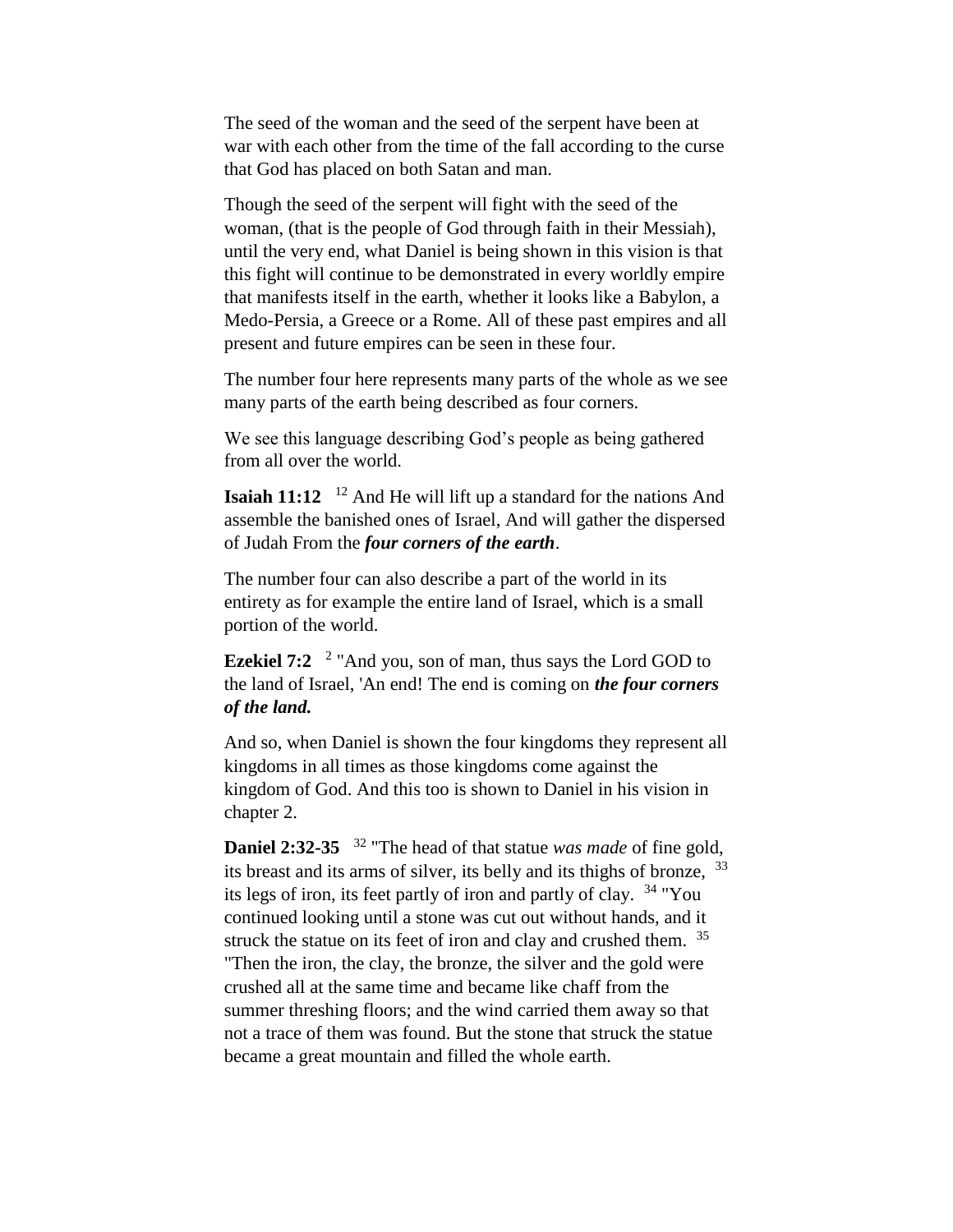The stone cut out without hands that crushes the statue, (the world system and its kingdoms), is the stone the builders rejected.

Luke 20:17-19 <sup>17</sup> But Jesus looked at them and said, "What then is this that is written: 'THE STONE WHICH THE BUILDERS REJECTED, THIS BECAME THE CHIEF CORNER *stone*'? <sup>18</sup> "Everyone who falls on that stone will be broken to pieces; but on whomever it falls, it will scatter him like dust."  $19$  The scribes and the chief priests tried to lay hands on Him that very hour, and they feared the people; for they understood that He spoke this parable against them.

Acts 4:10-12<sup>10</sup> let it be known to all of you and to all the people of Israel, that by the name of *Jesus Christ* the Nazarene, whom you crucified, whom God raised from the dead-- by this *name* this man stands here before you in good health. <sup>11</sup> "*He is the STONE WHICH WAS REJECTED by you*, THE BUILDERS, *but*  WHICH BECAME THE CHIEF CORNER *stone*. <sup>12</sup> "And there is salvation in no one else; for *there is no other name under heaven that has been given among men by which we must be saved."*

This is the stone depicted in the vision given to Daniel and therefore it must be a stone that points much further down the road than only four historical kingdoms as this Stone ultimately destroys all kingdoms as this Stone establishes an everlasting kingdom.

**Daniel 2:35** But the stone that struck the statue became a great mountain and filled *the whole earth*.

In other words, in the four corners of the earth, (*the whole earth*), this kingdom will be made manifest as it destroys the four kingdoms, (all kingdoms in the four corners in every age) as it fills the whole earth.

This kingdom of God that fills the whole earth was officially established at the first coming of Christ.

**Matthew 12:28** <sup>28</sup> "But if I cast out demons by the Spirit of God, then the kingdom of God has come upon you.

It is this kingdom that is both now and future. We who are in Christ are citizens of this kingdom presently, but we look forward to the final manifestation of this kingdom at the very end when all kingdoms will be destroyed as they bow the knee to Christ on that final day.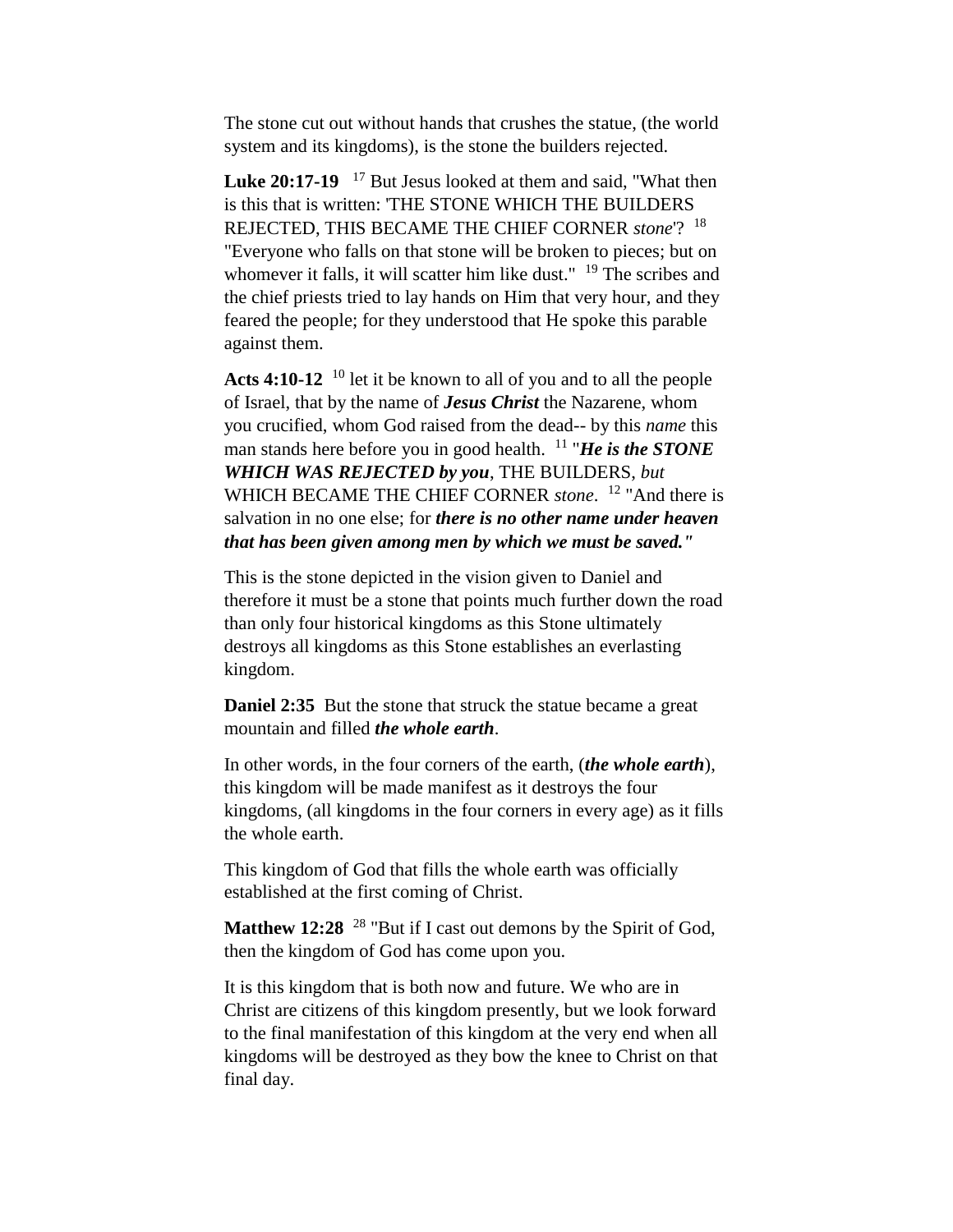**2 Peter 3:13** <sup>13</sup> But according to His promise we are looking for new heavens and a new earth, in which righteousness dwells.

In the last part of this vision Daniel is told this about Greece and its subsequent rulers.

**Daniel 8:23-25** <sup>23</sup> "In the latter period of their rule, When the transgressors have run *their course*, A king will arise, Insolent and skilled in intrigue.  $24$  "His power will be mighty, but not by his *own* power, And he will destroy to an extraordinary degree And prosper and perform *his will*; He will destroy mighty men and the holy people. <sup>25</sup> "And through his shrewdness He will cause deceit to succeed by his influence; And he will magnify *himself* in his heart, And he will destroy many while *they are* at ease. He will even oppose the Prince of princes, But he will be broken without human agency.

Daniel is given no details as to what king is being described here. And though it may be a real king in history past it is really a picture of the last king or kingdom that will come against the Prince of princes. It is this king that will be broken without human agency, which is really another picture of that previous vision of Daniel.

**Daniel 2:32-35**  <sup>32</sup> "The head of that statue *was made* of fine gold, its breast and its arms of silver, its belly and its thighs of bronze, <sup>33</sup> its legs of iron, its feet partly of iron and partly of clay.  $34$  "You continued looking until *a stone was cut out without hands, and it struck the statue on its feet of iron and clay and crushed them.*

The stone cut out without hands is the same stone that breaks the king who opposes the Prince of princes who is broken without human agency.

This is the story of Jesus Christ and His kingdom who came to destroy the works of the devil.

**1 John 3:8** The Son of God appeared for this purpose, to destroy the works of the devil.

NAU **John 12:31** "Now judgment is upon this world; now the ruler of this world will be cast out.

This is where history is going as God has determined it and He is revealing this to Daniel. Whatever else Daniel is being shown about the redemptive history of God's people as they live in a world that is dominated by evil empires, there is only one empire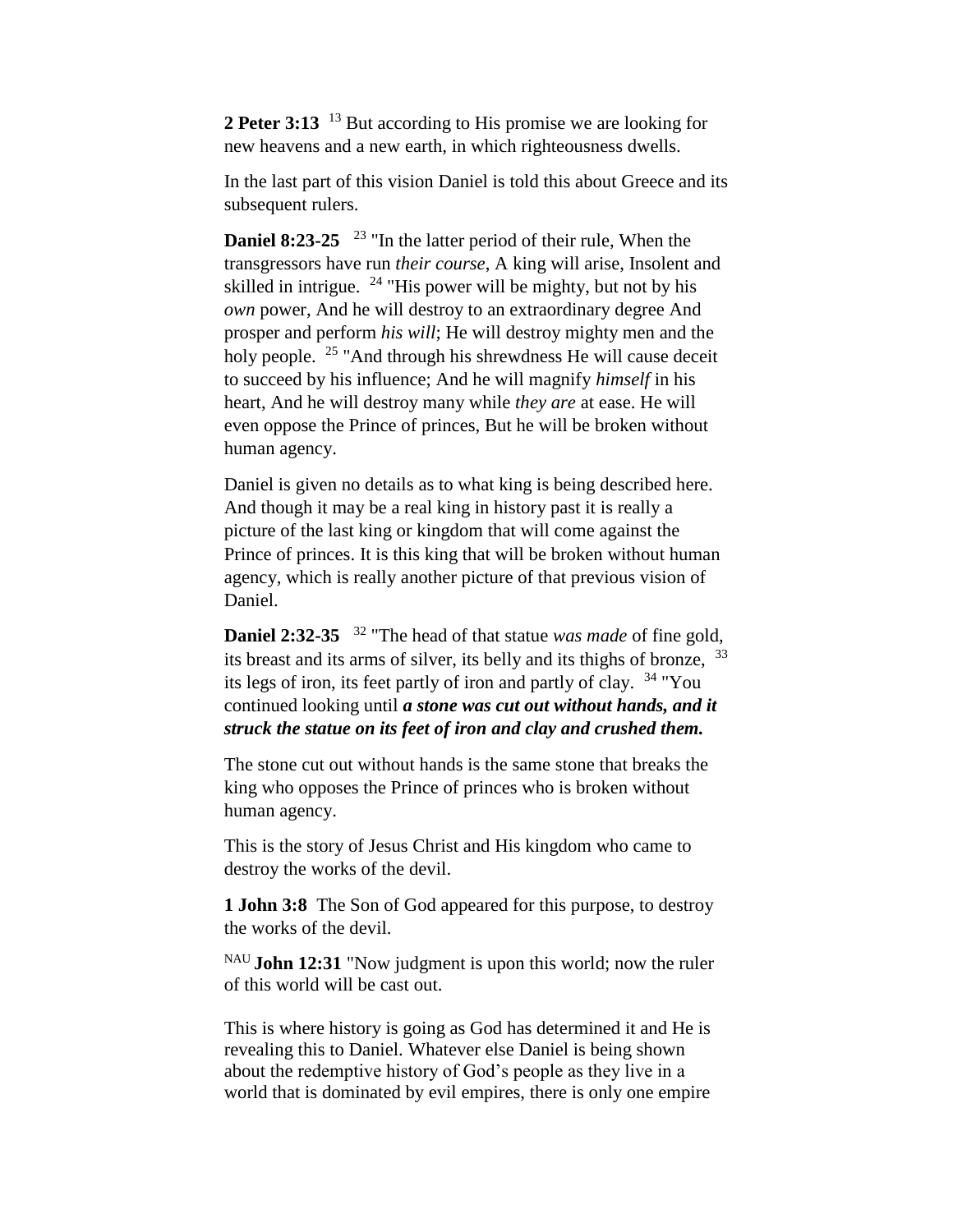that will last forever as the Prince of princes who is the King of kings and Lord of lords leads us home.

Every king in this world magnifies himself in his heart and they will destroy many while they are at ease, but make no mistake about it no mere human being can overcome the seed of the serpent who manifests himself in the kings of this world.

There is only one who can break the kings and their kingdoms and he does it without human agency because He is God.

**Daniel 8:26-27** <sup>26</sup> "The vision of the evenings and mornings Which has been told is true; But keep the vision secret, For *it*  pertains to many days *in the future*." <sup>27</sup> Then I, Daniel, was exhausted and sick for days. Then I got up *again* and carried on the king's business; but I was astounded at the vision, and there was none to explain *it*.

Daniel is told to keep the vision secret, for it pertains to many days in the future.

## **Why do you suppose Daniel is told to keep the vision secret when John was told to declare his vision?**

**Revelation 1:1-3** NAU The Revelation of Jesus Christ, which God gave Him to show to His bond-servants, the things which must soon take place; and He sent and communicated *it* by His angel to His bond-servant John,  $\frac{2}{3}$  who testified to the word of God and to the testimony of Jesus Christ, *even* to all that he saw. <sup>3</sup> Blessed is he who reads and those who hear the words of the prophecy, and heed the things which are written in it; *for the time is near*.

## **Revelation 22:10** <sup>10</sup> And he said to me, "*Do not seal up the words of the prophecy of this book, for the time is near.*

Daniel's vision was for a time that pertains to many days in the future. It was meant to be clouded in mystery and with symbolism that was a shadow of what was to come.

**Romans 16:25-27** <sup>25</sup> Now to Him who is able to establish you according to my gospel and the preaching of Jesus Christ, according to the revelation of *the mystery which has been kept secret for long ages past,* <sup>26</sup> but now is manifested, and by the Scriptures of the prophets, according to the commandment of the eternal God, has been made known to all the nations, *leading* to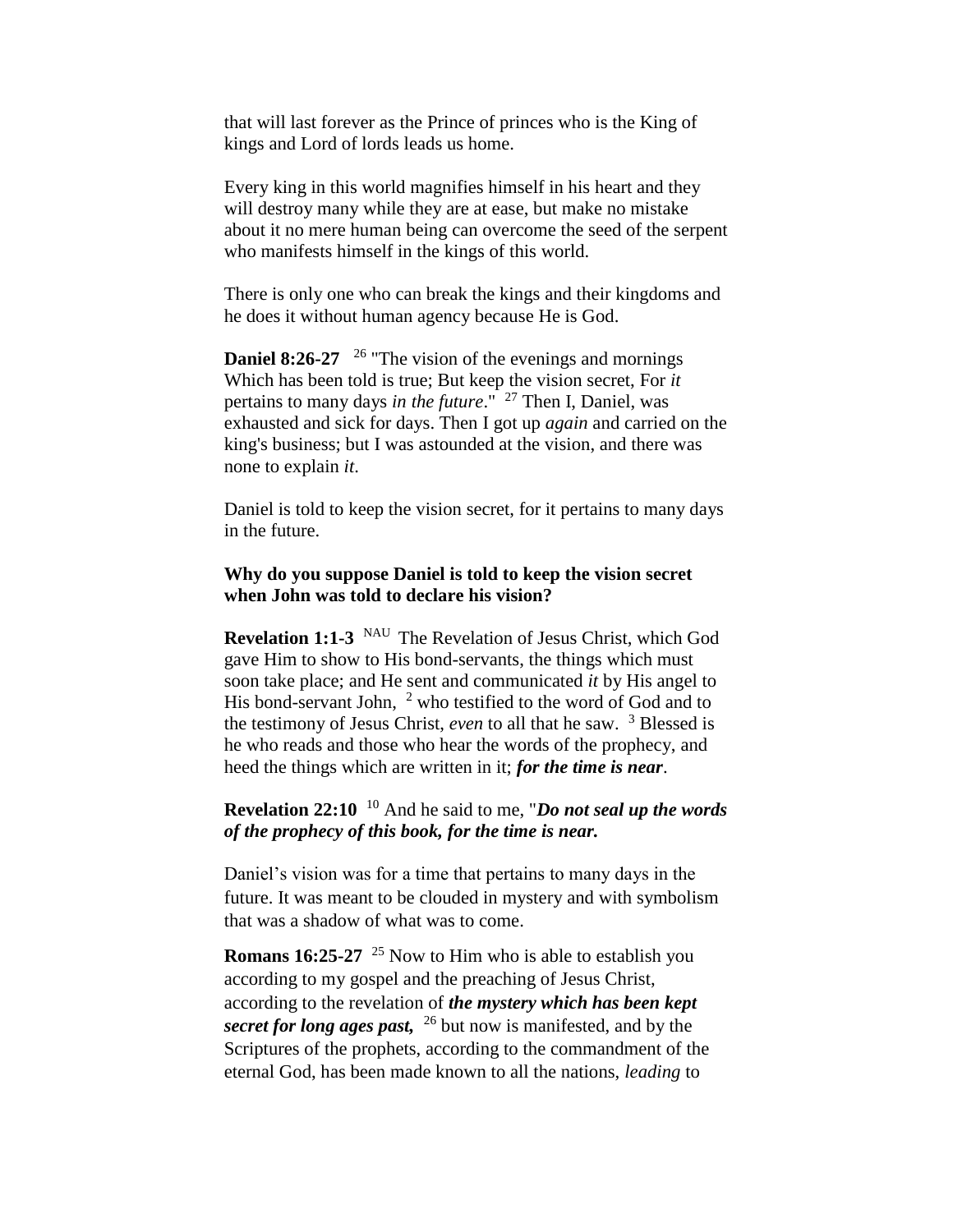obedience of faith; <sup>27</sup> to the only wise God, through Jesus Christ, be the glory forever. Amen.

John's vision was a revelation that revealed the mystery whose time was near and at hand.

Jesus Christ is the answer to the mystery and until He came the vision of Daniel was to be kept secret until which time Christ would shine light on that mystery because He is the light of the world.

**John 8:12** <sup>12</sup> Then Jesus again spoke to them, saying, "I am the Light of the world; he who follows Me will not walk in the darkness, but will have the Light of life."

The mystery sickened Daniel in a most literal way as the future of the kings of evil seemed to prevail in much of what was shown to Daniel. It is not unlike what we see today as evil as seen as good and good is seen as evil.

Who can deliver us from this evil and the sin that so easily entangles us?

2 Corinthians 1:9-10 <sup>9</sup> indeed, we had the sentence of death within ourselves so that we would not trust in ourselves, but in God who raises the dead; <sup>10</sup> who delivered us from so great a *peril of* death, and will deliver *us*, He on whom we have set our hope. And He will yet deliver us,

I think part of what sickened Daniel was not just the prospect of evil kingdoms seeming to prevail all throughout history but his desire to know more of the details of this vision.

**Daniel 8:27** but I was astounded at the vision, and there was none to explain *it*.

Daniel's head was full of visions of goats and rams and horns and powerful kingdoms that look like great statues. And though the angel gave him much insight he still longed to look into those things in the future.

**1 Peter 1:10-12** <sup>10</sup> As to this salvation, the prophets who prophesied of the grace that *would come* to you made careful searches and inquiries,  $11$  seeking to know what person or time the Spirit of Christ within them was indicating as He predicted the sufferings of Christ and the glories to follow.  $^{12}$  It was revealed to them that they were not serving themselves, but you, in these things which now have been announced to you through those who